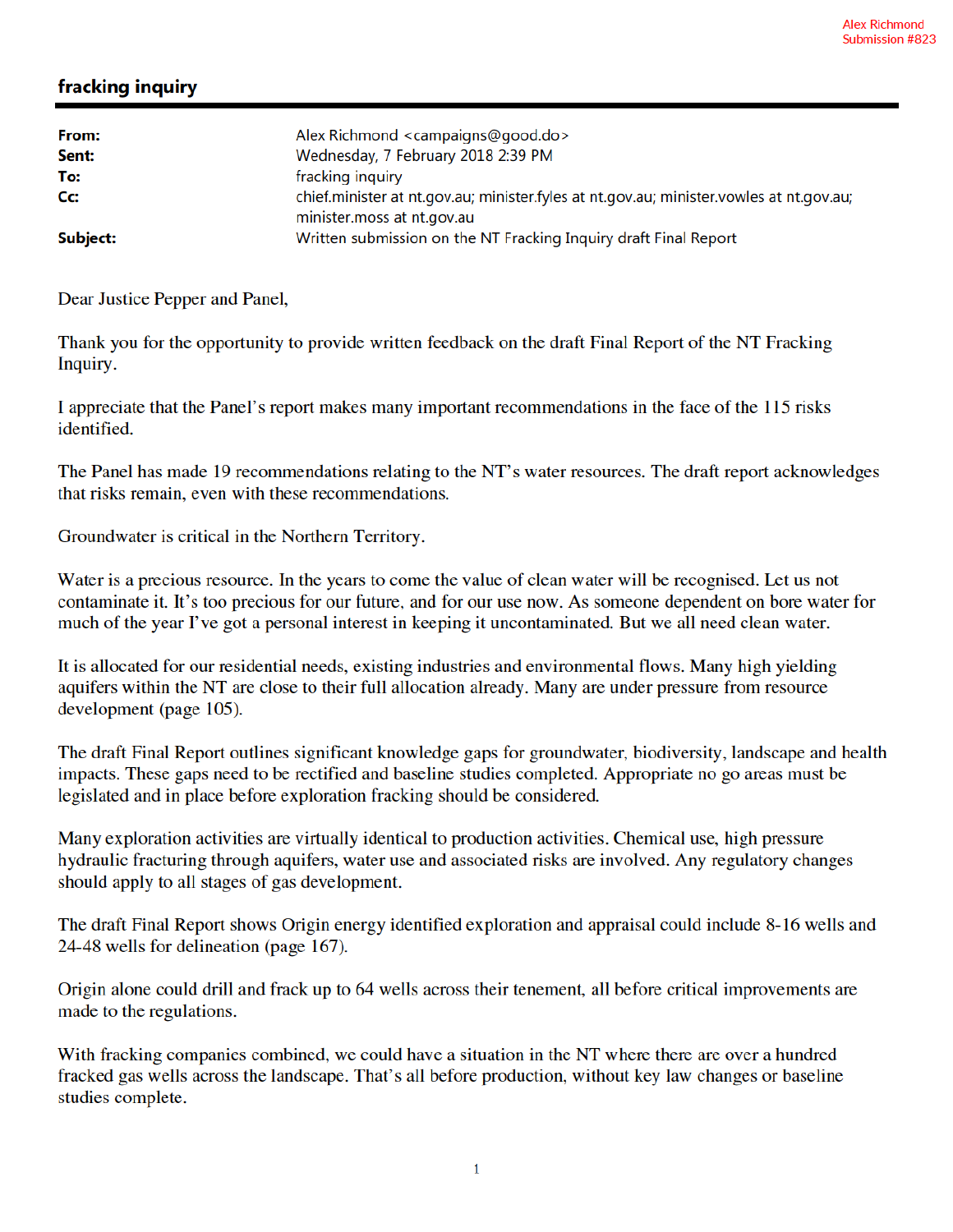Critical studies identifying no go zones will difficult to achieve in an area already littered with fracked gas exploration wells.

I support the swath of new regulations and legislation required to try and protect landholders and water. However, that work needs to happen before the oil and gas industry is permitted to start fracking in the Northern Territory again.

The below critical recommendations must be improved and work completed BEFORE EXPLORATION fracking takes place.

Recommendation 5.1 (Enforceable code of practice for abandonment of onshore gas wells)

Recommendation 5.6 (Wastewater management framework)

Recommendation 7.1 (Water Act amended for shale extraction licence and payment for water)

Recommendation 7.4 (Strategic regional environmental and baseline assessment (SREBA), including a regional groundwater model, be developed and undertaken)

Recommendation 8.4 (Fire management plan and 10 year baseline assessment)

Recommendation 9.2 (Code of practice be developed and implemented for monitoring, detection and reporting of methane emissions)

Recommendation 10.1 (Human Health Risk Assessment prepared and approved)

Recommendation 12.11 (Social impact management plan) This recommendation should also be extended to allow for the legal right to say 'no' to fracking.

Recommendation 14.1 (Design and implement a full cost recovery system for fracking regulation)

Recommendation 14.16 (Legislation to regulate seismic surveys, drilling, hydraulic fracturing, and well abandonment)

Recommendation 14.18 (Fit and proper person test)

Recommendation 15.1 (Strategic regional environmental and baseline assessment (SREBA) undertaken and no go zones implemented)

In the NT there is a saying, "Once you frack you can't go back." Exploration fracking is no different. The studies, legal improvements and no-go zones suggested by the panel are critical. They must be actioned before any further fracking exploration.

Let's not wait until the production phase to put in place critical new regulations and laws. We must avoid delays to the protection of the Northern Territory's water, landscapes and people.

Thank you for considering my feedback on this critical matter for the future of the Northern Territory.

Yours sincerely, Alex Richmond